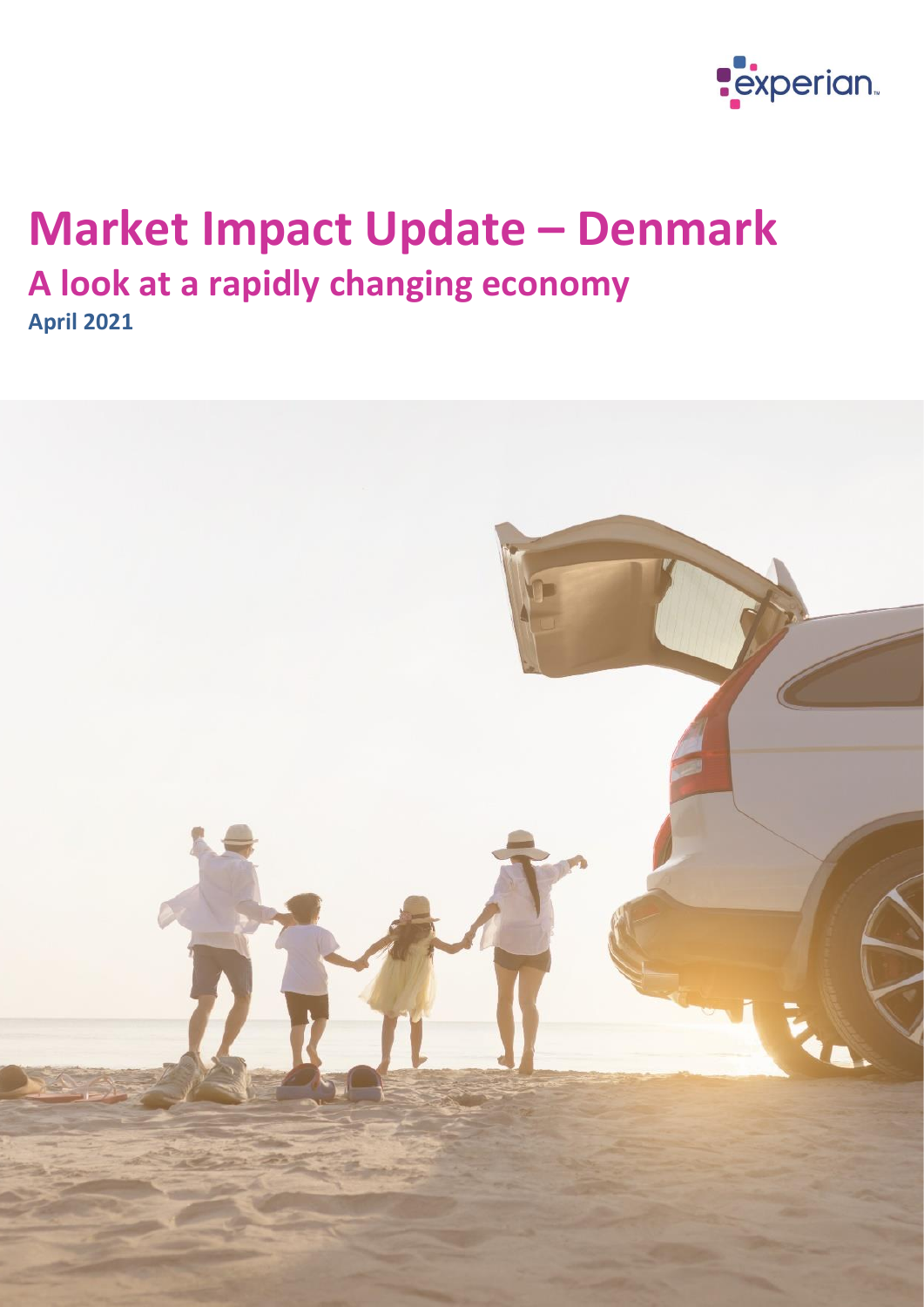

# **Contents**

| The credit activity in Denmark has returned to its pre-Covid-19 levels in Q1 2021 and the<br>recovering confidence in the business market is materializing in the newly established |  |
|-------------------------------------------------------------------------------------------------------------------------------------------------------------------------------------|--|
| What are the trends in the Danish financial sector observed after the Covid-19 outbreak and                                                                                         |  |
| What consumer and business trends due to Covid-19, are we observing in Denmark?  8                                                                                                  |  |
|                                                                                                                                                                                     |  |
|                                                                                                                                                                                     |  |
|                                                                                                                                                                                     |  |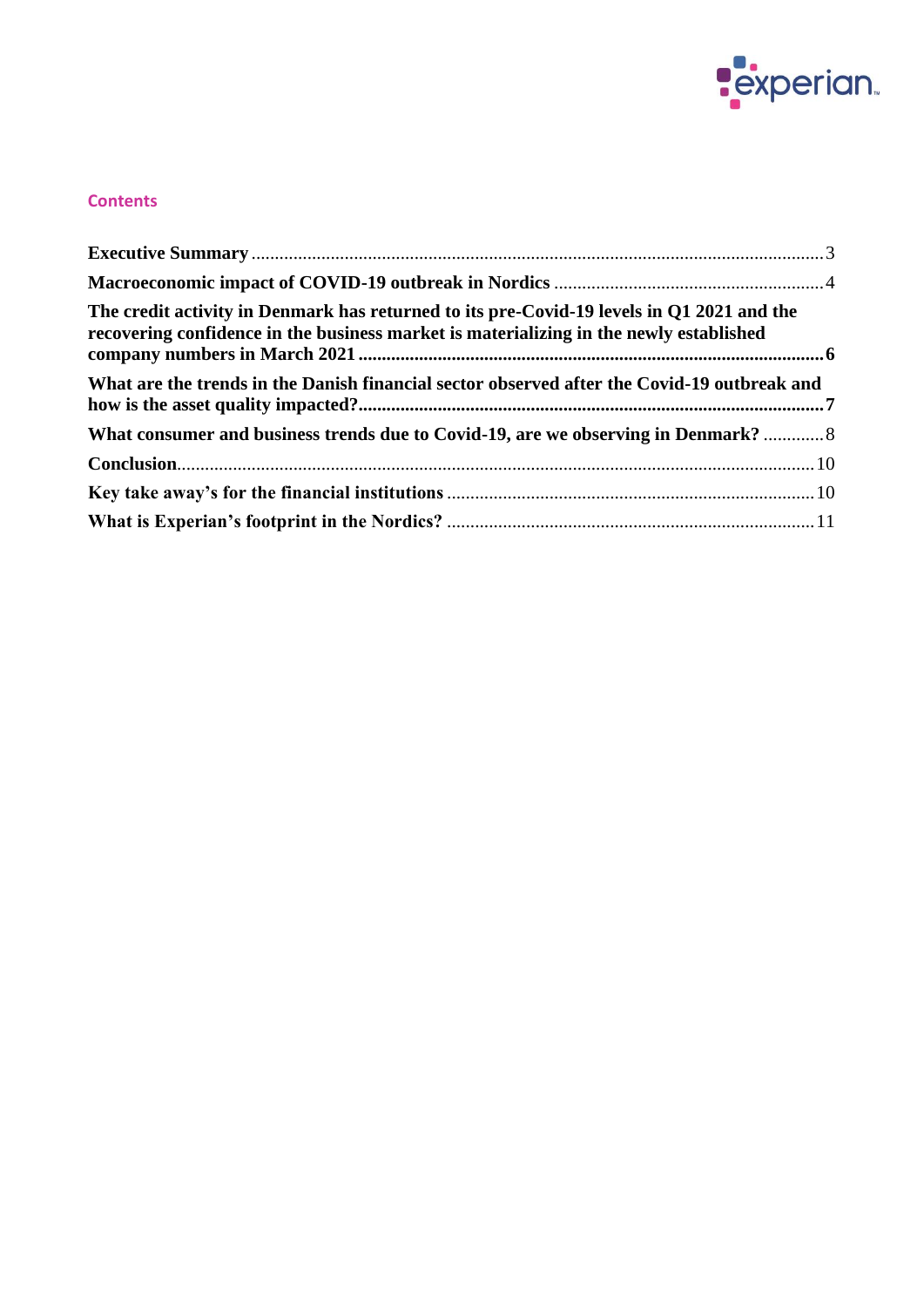

# <span id="page-2-0"></span>**Executive Summary**

The pandemic's economic impact has started to be observed on both macro and micro level. We started to see trends which are indicative of emerging patterns in the credit industry and could be early indicators of what is to come over the next few months. Data shows that certain sectors have a recovery trend. On the other hand, some still have a longer way in front to recover. The larger economic recovery is expected by 2022.<sup>1</sup>

Since the reopening after the  $1<sup>st</sup>$  lockdown, economic activity has picked up in parts of the Danish economy. However, both the 1<sup>st</sup> and 2<sup>nd</sup> lockdown resulted in economic losses measured as Danish GDP. It decreased by 3.3 per cent overall this year<sup>2</sup>. Increased infection rates and new restrictions announced in December in Denmark and abroad are again slowing down parts of the economy, delaying recovery. At the same time, activity is high in other parts of the economy, leading to a two-speed economy.<sup>3</sup> We should not overlook the likelihood that **payment difficulties and bankruptcies will likely occur for the more vulnerable businesses after the government support vanishes**.

All these unfavourable conditions will have an impact on Danish financial sector and banking. The deterioration in the asset quality is visible now. **SME portfolios in Danish financial sector require special attention and close monitoring**. Several Danish banks expects that the asset quality will deteriorate in the next quarter. In order to prevent SME customers from transferring into underperforming or non-performing exposure status, their needs must be identified in the early stages and banks should offer customized solutions to their SME customers. **Management of the non-performing and forborne exposures as well as robust collection processes in the bank are vital to improve the operational efficiency and the customer experience in these distressed conditions.**

Another challenge for the financial sector is that the risk profiles of the customers continue to shift. The current credit risk assessment frameworks of the banks will struggle in estimating the future risks if it is not supported with additional tools and systems. **Alternative data sources, early warning systems and robust pre and early collection models are crucial for the banks to manage at short notice the financial difficulties of their customers. Reduction of the transitions from performing loans, to underperforming or nonperforming loans will help banks to control the expected credit losses which is already in an increasing trend**.

1

[https://www.nationalbanken.dk/en/publications/Documents/2020/12/ANALYSIS\\_No.26\\_Outlook%20for%20the%20Danish%20eco](https://www.nationalbanken.dk/en/publications/Documents/2020/12/ANALYSIS_No.26_Outlook%20for%20the%20Danish%20economy%20-%20December%202020.pdf) [nomy%20-%20December%202020.pdf](https://www.nationalbanken.dk/en/publications/Documents/2020/12/ANALYSIS_No.26_Outlook%20for%20the%20Danish%20economy%20-%20December%202020.pdf)

<sup>2</sup> Source: National Statistical Offices – seasonally and inflation adjusted data 3

[https://www.nationalbanken.dk/en/publications/Documents/2020/12/ANALYSIS\\_No.26\\_Outlook%20for%20the%20Danish%20eco](https://www.nationalbanken.dk/en/publications/Documents/2020/12/ANALYSIS_No.26_Outlook%20for%20the%20Danish%20economy%20-%20December%202020.pdf) [nomy%20-%20December%202020.pdf](https://www.nationalbanken.dk/en/publications/Documents/2020/12/ANALYSIS_No.26_Outlook%20for%20the%20Danish%20economy%20-%20December%202020.pdf)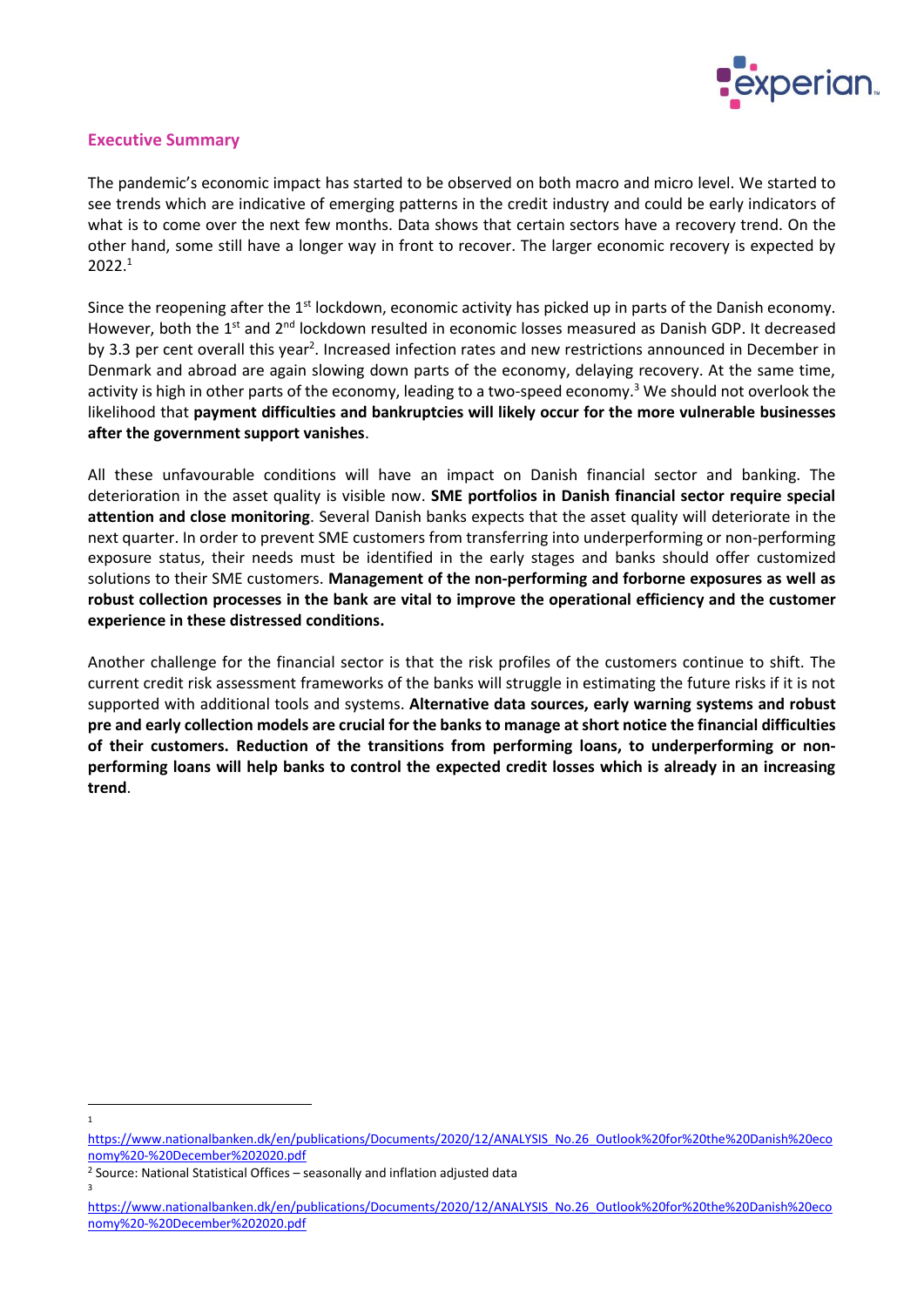

# **Introduction**

In this report, we will explore the credit activity and consumption trends in Denmark we see unfolding. We will give an overall macroeconomic outlook of the Nordic countries before, during and after the Covid-19 crisis and will look into the impacts of Covid-19 shock on bank's asset quality. We will investigate how banks can manage well the risk profile shifts in their portfolios.

#### <span id="page-3-0"></span>**Macroeconomic impact of COVID-19 outbreak in Nordics**

Most of the world economies have worsened due to the pandemic conditions through the last year. The lockdowns had a massive economic impact on many industries. Regarding the macro level impacts of Covid-19 outbreak, Nordic countries published sharp declines in GDP growth rates at the end of 2020, as many other countries. GDPs of all the Nordic economies narrowed down in 2020 after the Covid-19 outbreak. Furthermore, the unemployment increased in these economies (see Table 1).

Despite the negative outlook in 2020, the Covid-19 crisis was different and to a certain degree less impactful than the 2008-2009 financial crisis. In this crisis, the business sector mattered more for both companies and also for households. While lockdown restrictions based on the business branches are slowing down parts of the economy, delaying the recovery, re-openings speed up the activity in certain parts of the economy, leading to a two-speed economy.

It can still be said that Nordic economies performed relatively better in terms of GDP growth than many other European economies such as UK, Italy, Spain and Germany. However, global economies cannot be considered independently from the other economies. For example, Danish economy being a small open economy is heavily dependent on exports and imports and other countries' economies is one of the key determinants for the future trade levels in Denmark economy.

| <b>Economic Statistics</b>                               | <b>Denmark</b> | <b>Norway</b> | <b>Sweden</b> | <b>Finland</b> |
|----------------------------------------------------------|----------------|---------------|---------------|----------------|
| Annual GDP growth (%) in 2019 <sup>4</sup>               | 2.8            | 0.9           | 1.4           | 1.3            |
| Expected annual GDP growth (%)<br>in 2020 pre-Covid-19   | $1.5^{5}$      | $1,9^6$       | $1,1^7$       | $0.9^8$        |
| Annual GDP growth (%) in 2020 <sup>9</sup>               | $-3.3$         | $-0.8$        | $-3.0$        | $-2.9$         |
| Expected annual GDP growth (%)<br>in 2021 as of Dec 2020 | $2.9^{10}$     | $3.7^{11}$    | $3^{12}$      | $2.2^{13}$     |
| Unemployment rate (%) as of Dec<br>201914                | 3,7            | 3,9           | 6             | 6              |
| Unemployment rate (%) as of Dec<br>$2020^{15}$           | 4,4            | 5             | 8,2           | 7,8            |

#### Table 1. Development of key macroeconomic indicators in Nordics after Covid-19 outbreak

<sup>4</sup> Source: National Statistical Offices – seasonally and inflation adjusted data

<sup>5</sup> [https://www.nationalbanken.dk/en/publications/Documents/2019/09/ANALYSIS\\_no%2020\\_Outlook%20for%20the%20Danish%20Economy%20%E2%80%93%20september%202019.pdf](https://www.nationalbanken.dk/en/publications/Documents/2019/09/ANALYSIS_no%2020_Outlook%20for%20the%20Danish%20Economy%20%E2%80%93%20september%202019.pdf) <sup>6</sup> GDP, mainland Norway[. https://static.norges-bank.no/contentassets/04c2bd9b4a9e498cac9588e8963a7bbc/mpr\\_4\\_19\\_web.pdf?v=12/19/2019151950&ft=.pdf](https://static.norges-bank.no/contentassets/04c2bd9b4a9e498cac9588e8963a7bbc/mpr_4_19_web.pdf?v=12/19/2019151950&ft=.pdf)

<sup>7</sup> <https://www.government.se/48e7fb/globalassets/government/dokument/finansdepartementet/pdf/prognoser/2020/key-indicators-forecast-16-january-2020.pdf>

<sup>8</sup> <https://www.bofbulletin.fi/en/2019/5/forecast-tables-for-2019-2022-december/>

<sup>&</sup>lt;sup>9</sup> Source: National Statistical Offices - seasonally and inflation adjusted data

<sup>10</sup> [https://www.nationalbanken.dk/en/publications/Documents/2020/12/ANALYSIS\\_No.26\\_Outlook%20for%20the%20Danish%20economy%20-%20December%202020.pdf](https://www.nationalbanken.dk/en/publications/Documents/2020/12/ANALYSIS_No.26_Outlook%20for%20the%20Danish%20economy%20-%20December%202020.pdf) 1. https://static.norges-bank.no/contentassets/7f54db78676a4e959efabb0233ea166

 $^{12}$  <https://www.government.se/4af36c/globalassets/government/dokument/finansdepartementet/pdf/prognoser/2020/prognos-16-december-2020/key-indicators-forecast-16-december-2020.pdf>

https://www.bofbulletin.fi/en/2020/6/forecast-the-economy-will-recover-from-the

<sup>14</sup> Registered unemployment rate. Source[: https://tradingeconomics.com/](https://tradingeconomics.com/)

<sup>&</sup>lt;sup>15</sup> Registered unemployment rate. Source[: https://tradingeconomics.com/](https://tradingeconomics.com/)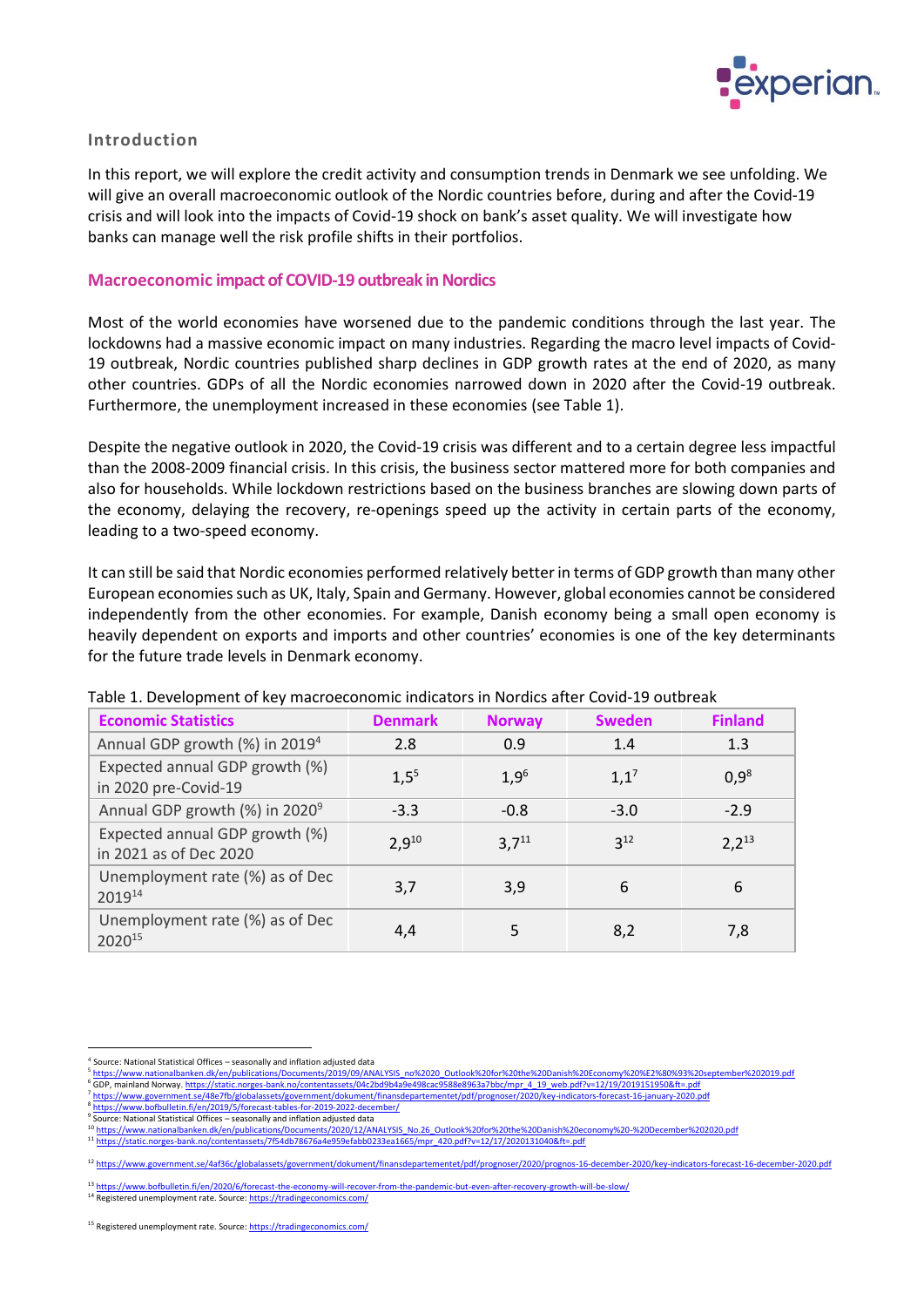

*Recent bankruptcy figures are still lower than expectations besides the technical bankruptcies. VAT repayment postponements, holiday money disbursements and extended help packages are blurring the exact picture of the Covid-19 impact*

From a micro level perspective, the gradual re-openings in certain sectors after the  $2<sup>nd</sup>$  lockdown announced in December 2020 and the government support will be the key determinants of the companies' financial performances and bankruptcy figures.

- In February 2021, the Danish government postponed the VAT repayments for 1 year until 1st of March 2022, which due date was  $1<sup>st</sup>$  of March 2021, by granting interest-free loans to support the small businesses affected by Covid-19 situation.
- Another action taken by the government in February 2021 was the extension of general government help packages until 5<sup>th</sup> of April.<sup>16</sup> Danish companies, cultural life and the self-employed still have access to apply for the general compensation schemes if they have a turnover decrease of at least 30 per cent. This means that companies and the self-employed, etc. can continue to make use of the general compensation schemes for fixed costs and the self-employed
- As of  $1^{st}$  of March, re-openings started with the retail sector partially which will be followed by the further re-opening of the economy, starting with hairdressers, SPA and beauty centers on 6<sup>th</sup> of April, expanding to include department stores and outdoor service in restaurants on the  $21^{st}$  of April. The 2<sup>nd</sup> part of the holiday money disbursements that started in March and will continue in April, also provides liquidity in the consumption market to revive the economy.

All the above actions and measures helped the bankruptcy levels stay limited. Until February 2021, the impact of the Covid-19 outbreak did not show up in the bankruptcy figures of Danish companies.

- However, in February 2021, there was an increase of 154% in the total bankruptcy figures compared to February 2020 (from 471 to 1,196 bankrupts). Despite the large increase in bankruptcies, it is worth mentioning that nearly half of the bankruptcies were coming from the IVS companies, mostly with no employees and only limited revenue. By October 2021, all IVS companies need to seize, to shift legal form or close down. The large number of bankruptcies were likely caused by the fact that many companies had to turn in their annual report in September. Some companies failed to do so, resulting in the compulsory dissolutions and ultimately in their bankruptcy in February 2021.
- Experian Bankruptcy Analysis March 2021 Report shows that, there was again an increase of 195% in the total bankruptcy figures compared to March 2020 (from 295 to 869 bankrupts). It is still mostly due to a shift in compulsory dissolution cases from 2020. It should also be considered that the bankruptcy figures in March 2020 were relatively lower than expected due to the newly introduced lockdown conditions impacting the courts' processing of the cases. If you look at the yearly change in bankruptcies, there has been a slight increase of a total of 0.7%.

According to the report, virtually all industries experienced increases in the number of bankruptcies in the month of March compared to the same month the year before. Especially the development in some industries such as healthcare is seeing a sharp increase, while the absolute change is not so high - the industry includes, for example, physiotherapists and dentists. When looking at a whole year, overall, there is almost a status quo, but there are differences between the industries. In nominal terms, it is the Trade industry that has the most bankruptcies with 1,267 bankruptcies when you look back 12 months.

<sup>16</sup> <https://em.dk/nyhedsarkiv/2021/februar/bredt-politisk-flertal-forlaenger-de-generelle-hjaelpepakker/>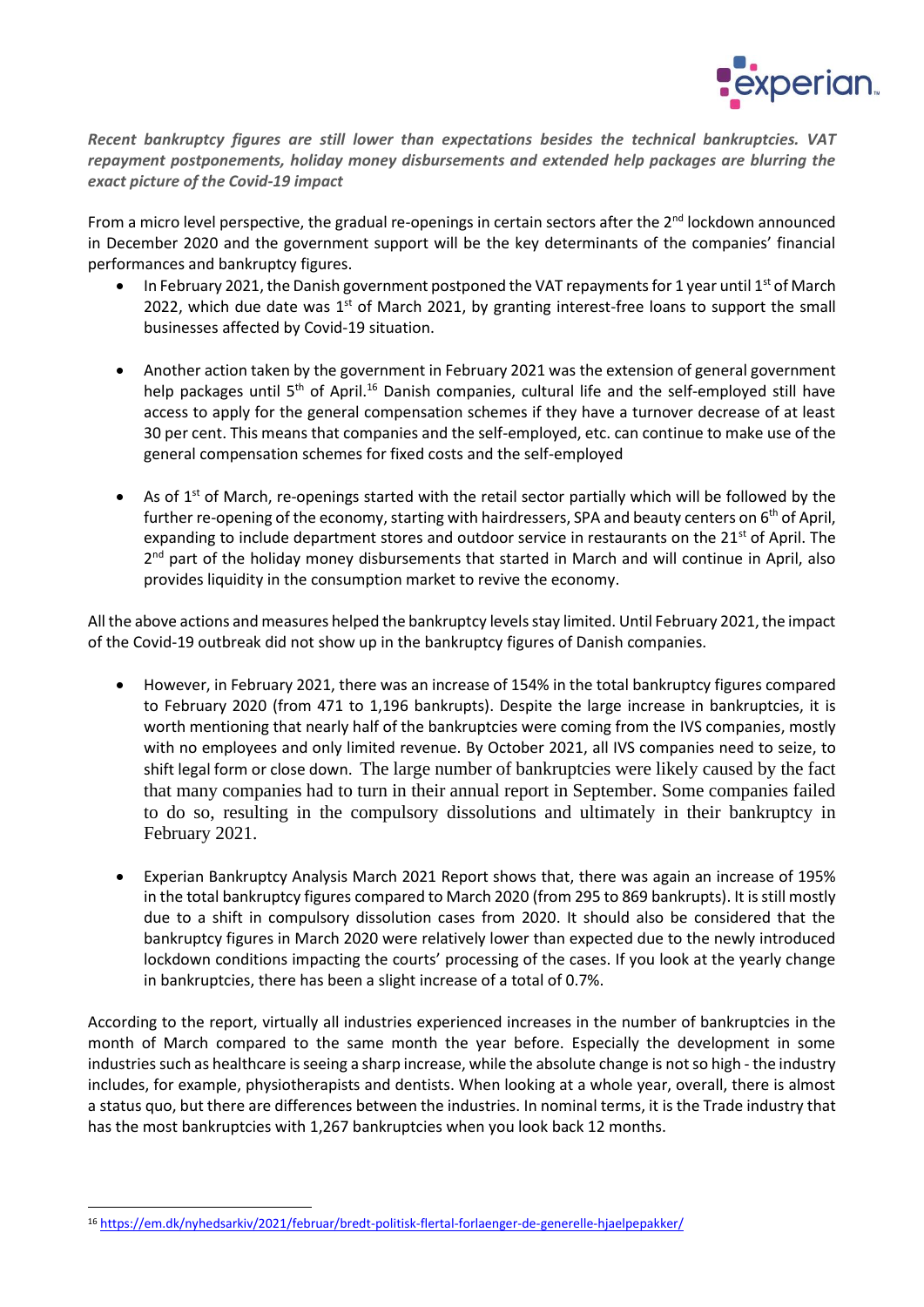

It should not be forgotten that the defaults will be observed at least 3 months later than the expiration of the help packages, in the 3<sup>rd</sup> quarter of 2021, expectedly.

For the micro level impacts, see section "What consumer and business trends due to Covid-19, are we observing in Denmark?".

# <span id="page-5-0"></span>**The credit activity in Denmark has returned to its pre-Covid-19 levels in Q1 2021 and the recovering confidence in the business market is materializing in the newly established company numbers in March 2021**

In Denmark, society has started to be gradually re-opened since 1<sup>st</sup> of March 2021. But even during the 2<sup>nd</sup> lockdown announced in December 2020, except the Christmas period, credit enquiries<sup>17</sup> were at the same level as 2020. Compared to the reaction to the  $1<sup>st</sup>$  lockdown in last year in March, Danes credit activity has not been impacted by the 2<sup>nd</sup> lockdown (see Figure 1).

From March 2021 on, with the gradual re-openings and the liquidity supplied by the holiday money disbursements to the market, we expect the credit activity to follow the normal levels or maybe even increase if the appetite for investments is higher than the current savings.

### *Key Insight*

- The most significant drop in credit enquiry volumes occurred from the date the lockdown was formally enforced on 13th of March 2020 and impacted all industries.
- The gradual openings from May 2020 on had positive impacts on the industries and on the credit activities.
- During summer holidays, there was an expected slowdown in the credit enquiries as expected.
- The announcement on the disbursement of the holiday allowances brought vitality in the consumer spending.
- In November and in the beginning of December 2020, there was an optimistic environment due to the paid holiday disbursements, Black Friday, vaccination planning and Christmas shopping.
- However, the increase in Covid-19 infection cases caused a  $2<sup>nd</sup>$  lockdown in  $16<sup>th</sup>$  of December 2020.
- The  $2<sup>nd</sup>$  lockdown wasn't so impactful on the credit activity levels as the consumers were already adapted to online shopping and on-going vaccination still gave the hope to the market to spend.
- After  $1<sup>st</sup>$  of March with the re-openings, credit activity levels surpassed the levels of the same period of the last year. It indicates that consumers have an appetite to spend their savings and invest like home renovation and summer houses.
- According to Experian Newly Established Companies Report as of March 2021, looking at the entire first quarter of 2021, there is an increase in the total number of newly established companies of 29 .3% - compared to the first quarter of 2020. There has been a marked increase in the number of newly established companies. Virtually all areas have grown in the first quarter, compared with the first quarter of 2020.
- It appears that in the first quarter of 2021, 25.40 companies were created per. 1,000 existing companies against 20.17 in the first quarter of 2020.
- The increase in newly established companies in Q1 2021 is mostly driven by March 2021. It is because of the fact that March 2020 was the starting month of the lockdown which caused a relatively low number of newly established companies. On the other hand, the increase in Q1 2021 shows a higher desire to start a new business and more confidence to the Danish market.
- The Corona crisis seems to return to growth faster in terms of desire to establish a new company than in the financial crisis.
- In the first quarter of 2021, it is Gentofte municipality that has relatively the highest number of new establishments per. 1000 inhabitants over 18 years.

<sup>&</sup>lt;sup>17</sup> Credit enquiry is measured as requests for RKI.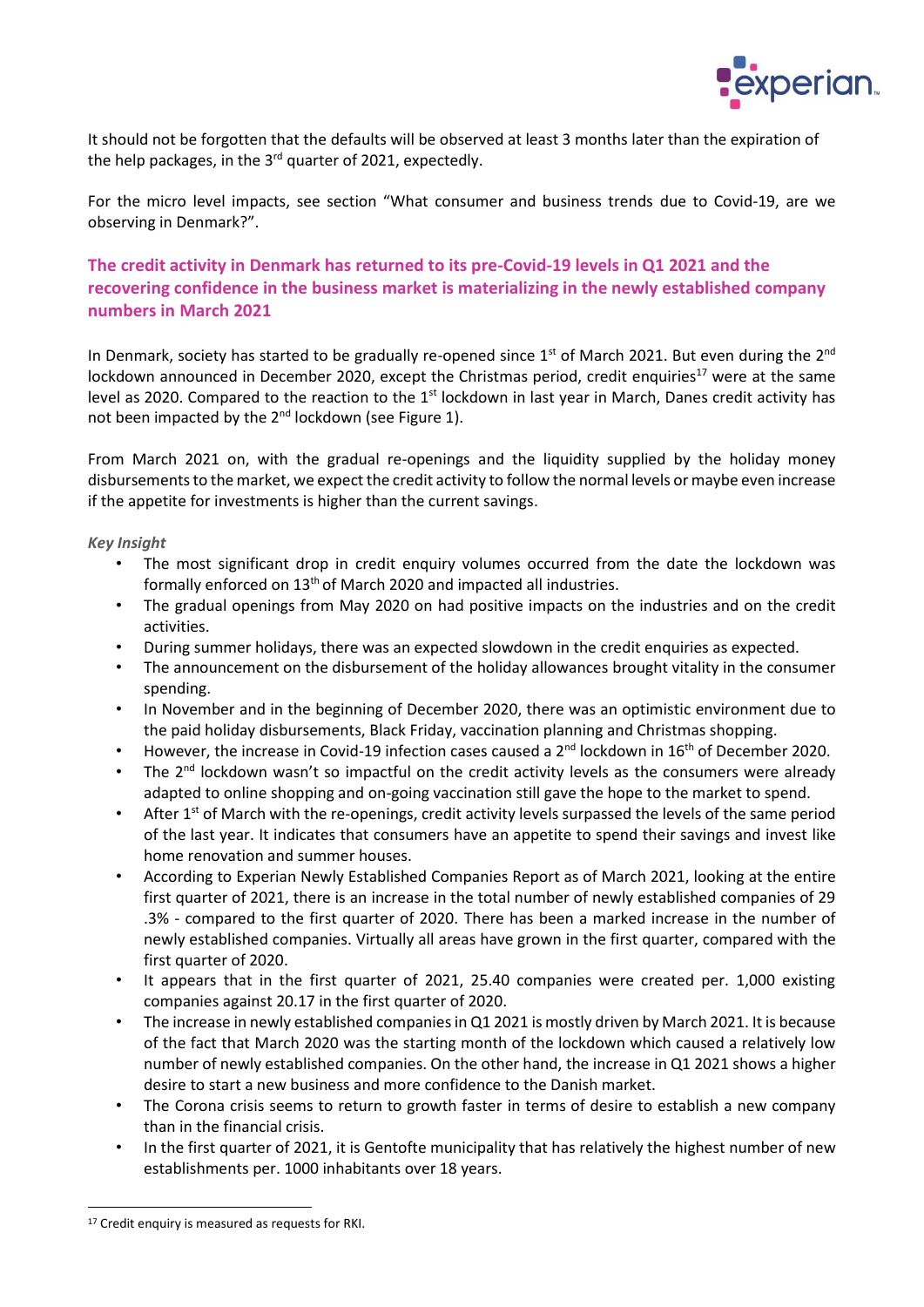

#### Figure 1. Credit enquiry volumes in Denmark



### <span id="page-6-0"></span>**What are the trends in the Danish financial sector observed after the Covid-19 outbreak and how is the asset quality impacted?**

Banks still have not experienced the massive impact of corona on the macro level. Liquidity provided by the government is still supporting the business market. Expanded and extended help packages are saving the companies from bankruptcies and keeping the non-performing loans (NPL) levels under control.

### *Non-performing loans in SME portfolio continue its rise in Denmark. Collections management became critical to improve the operational efficiency and customer experience in these distressed conditions*

One cannot ignore the upcoming challenges for the banks once cash and relief packages are out. The lack of activities in certain sectors such as hotels, restaurants, travel agencies, service sector and certain retail areas puts pressure on the financial status of many companies.

EBA Risk Dashboard of Q4 2020 shows that Norway had the highest increase in NPLs from 2019 to December 2020 but Denmark remained as the country with the highest NPL ratio (see Figure 2).





Denmark differentiates from the other Nordics in terms of the increase in SMEs NPL levels (see Figure 3). For SME portfolio, the NPL share in the total loans increased by 37% within a year; from 4,3% in September 2019 to 5,9% in December 2020. In Norway, it increased until the 1<sup>st</sup> half of 2020 and then started to decrease and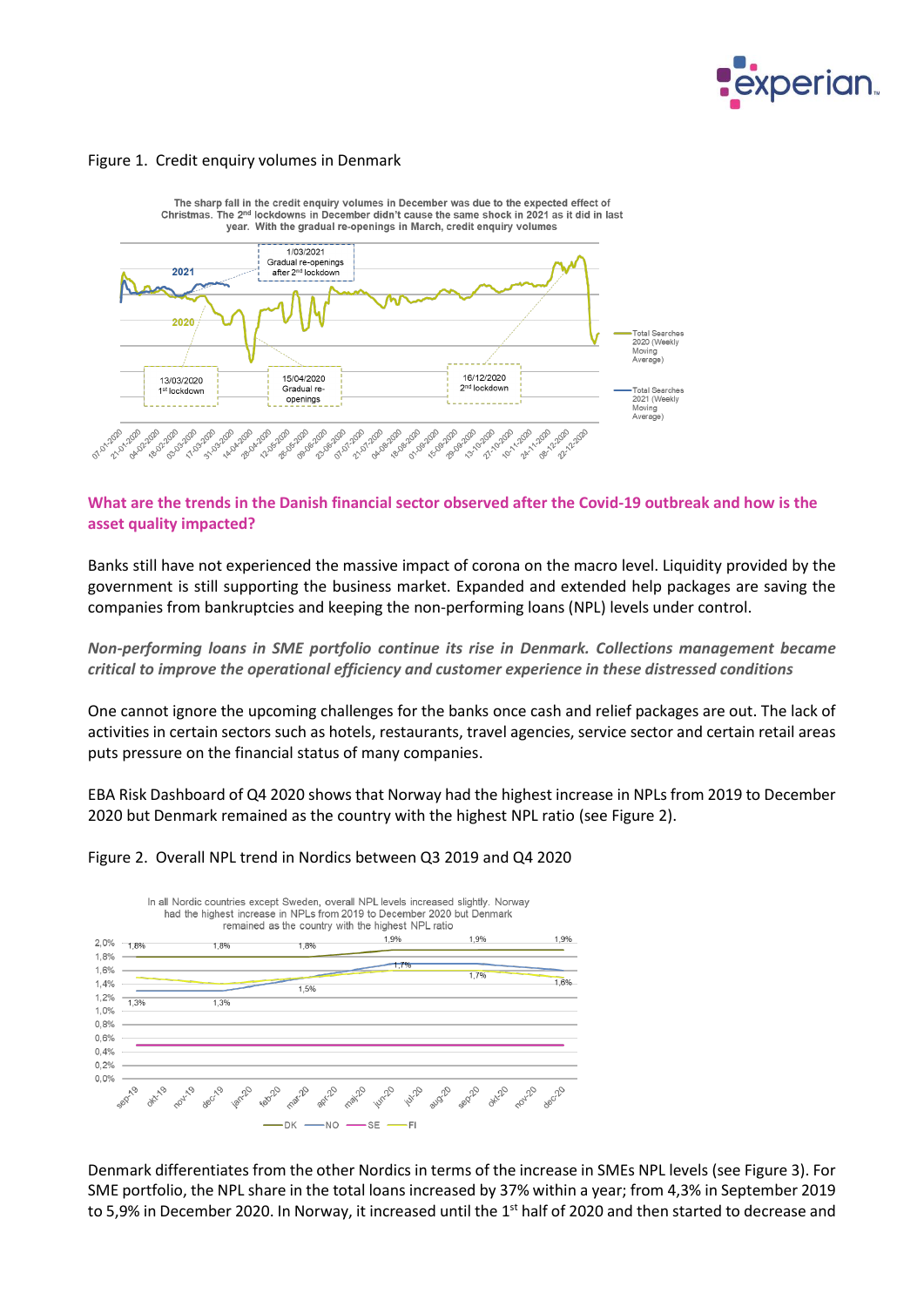

came to the previous levels of NPL as of December 2020. In Sweden, SME NPL curve stayed flatter. It means that **SME portfolios in Danish financial sector require special attention and close monitoring**. **The needs of the SME customers must be identified and analyzed proactively and adequately. Proper customer management and collection strategies must be applied among different sectors and different segments**.



#### Figure 3. SME portfolio NPL trend in Nordics between Q3 2019 and Q4 2020

#### <span id="page-7-0"></span>**What consumer and business trends due to Covid-19, are we observing in Denmark?**

*Consumer and business confidence indices had their historically low levels in April but continue their recovery*

In Denmark, consumer and business confidence indices have sharply decreased after the lockdown in March and April. The business confidence index showed even lower levels than it was during the global financial crisis of 2008-09. From May to July, there has been a recovery in Consumer and Business Confidence Index following the eased lockdown restrictions and the re-openings. After July, there is again a downward crack in the consumer confidence index.



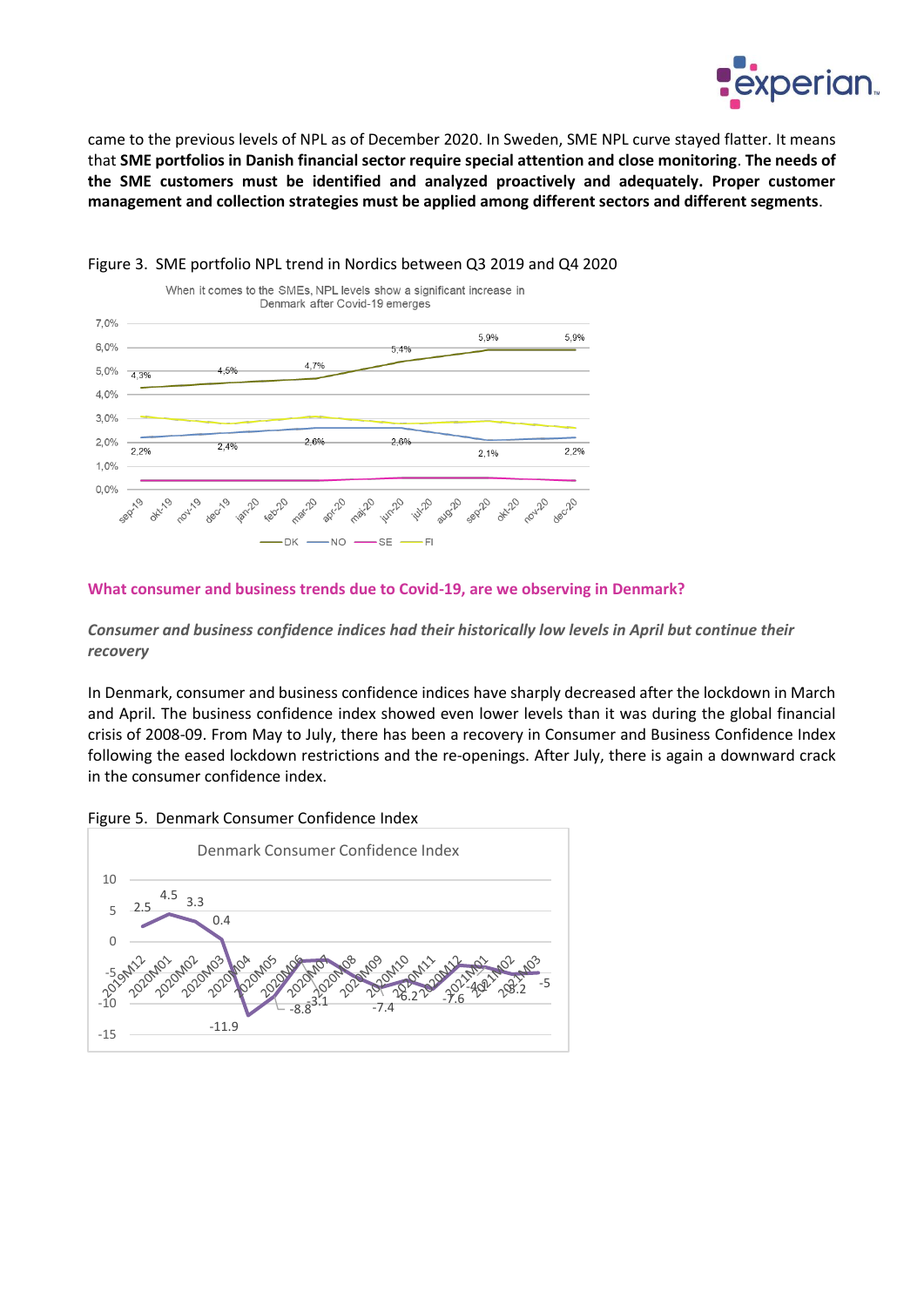

Figure 6. Denmark Business Confidence Index



*After the re-openings in March followed by the 2nd lockdown in Denmark and with further re-opening expectations, Danes returned to their normal spending behavior very fast*

According to Danske Bank Spending Monitoring Report<sup>18</sup> the announcement of the re-openings from  $1<sup>st</sup>$  of March had a very positive impact on the spending and the total spending reached to the same spending levels of the same period in the last year. The re-openings also caused a shift in online shopping behaviour where physical stores started to subside the online. A further increase in the consumption is also expected in April and May with the extended re-openings and the 2<sup>nd</sup> holiday money disbursements.

As of 25<sup>th</sup> of March, spending in clothing and shoe stores have been normalised. Spending in electronics are still far above the last year levels despite a fall by the decreased online sales after re-openings.

On the other hand, due to lockdown restrictions hotel, restaurants and transportation spending are still too low. Hotel spending is down by 70% compared to last year and transportation spending is down by 60%.

### *Easter and spring gave a bit refreshment to hotels, bars and entertainment services*

Keeping in mind the negative outlook in service sector, with the coming of Easter and the sun showing itself and easing of corona restrictions, the top five rising consumption areas in Denmark for the week 11 was hotels (+17%), entertainment & attractions (+16.4%), car rental (+9,3%), bars and vine merchants (6,2%), car, truck and motor dealers (+5,5%). In week 12, consumption in the category "Hotels" has increased for the third week in a row and it was 26.3% higher than the week  $11.^{19}$ 

<sup>18</sup> <https://research.danskebank.com/research/#/Research/article/6345bab2-d16c-4347-aa53-749461577d29/EN>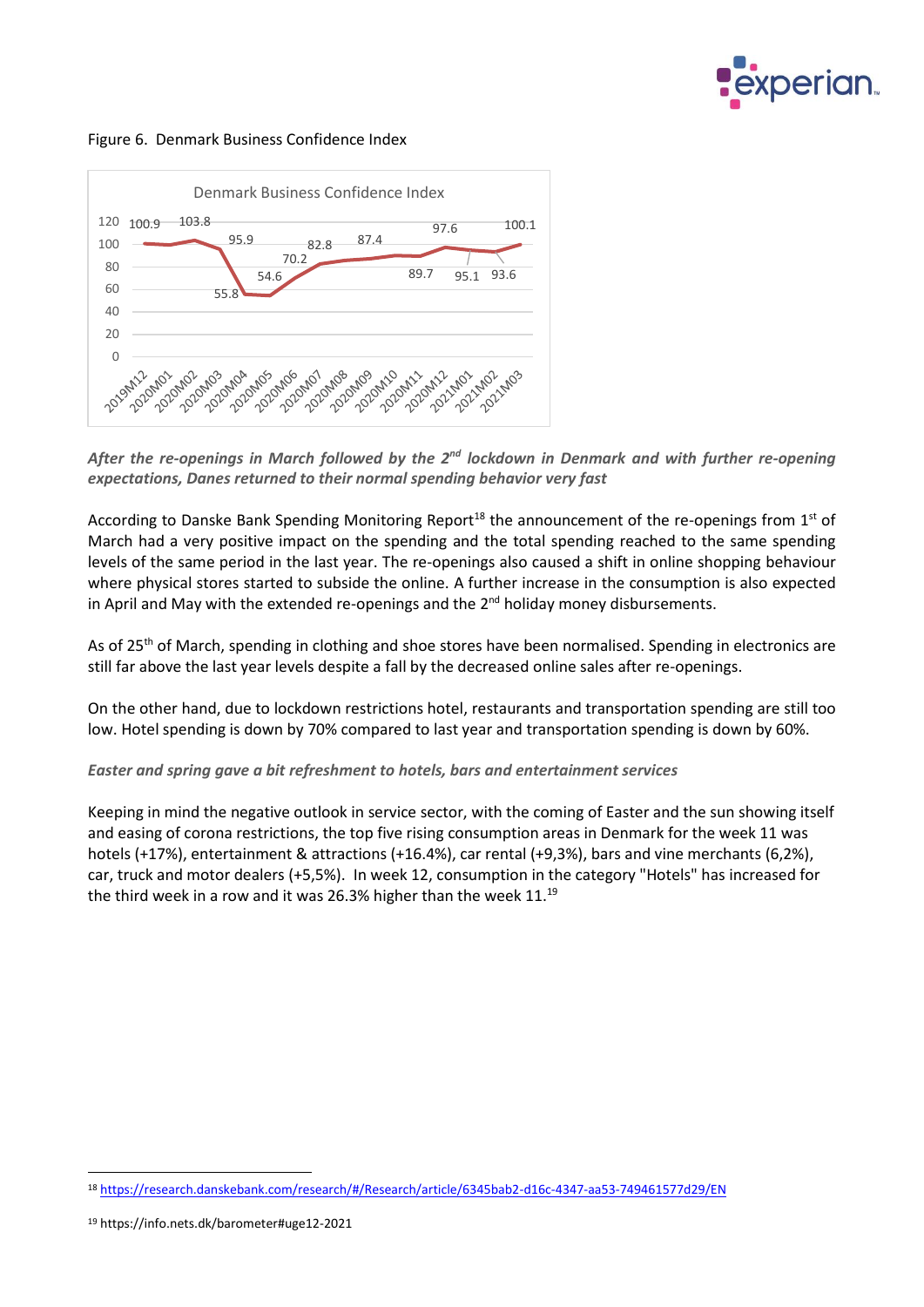

# <span id="page-9-0"></span>**Conclusion**

The coronavirus outbreak was an unexpected shock on the Danish economy as it was for the whole world. It had a significant impact on the credit activities, consumer behaviours, business environment and unemployment since March 2020. Even though we started to observe the indications of recovery in the sectors with the re-openings and with the support of the government relief packages and holiday allowance payments, no one can assert that the uncertainties completely faded away.

The successor waves of the outbreak have resurged in Europe and many countries which are in import-export relationship with Denmark are seriously suffering from the outbreak It impacts the international trading activities. It should be noted that the recovery in several sectors is also dependent on the maintenance of the export volumes. Experian will continue to monitor sector-based performance in the upcoming months after the re-openings and diminishing effects of government help packages and holiday allowances.

Another dimension that we will follow closely is the bankruptcy figures. Current numbers are still lower than our expectations (ignoring the technical bankruptcies causing a virtual increase). Liquidity supplied by government actions such as VAT repayment postponements, holiday money disbursements and extended help packages are blurring the exact picture of the Covid-19 impact. EBA figures on the rising NPL shares of the SME portfolio in Denmark indicate a deterioration in the asset quality and requires a close attention.

In regard to the liquidity supplied to the market and increased savings under the lockdown conditions, it is also very important to understand how Danish households will behave and where they will spend their money on. This will also determine the sector-based performances and the recovery.

### <span id="page-9-1"></span>**Key take away's for the financial institutions**

- Pay special attention to SME portfolios and monitor them and their sectors with careful scrutiny
- Ensure that you have strong NPL and collections management processes and tools to improve the operational efficiency and the customer experience in these distressed conditions
- Enrich your data sources, use specialized frameworks for pre- and early collections and set up an Early Warning System to have a proactive approach to your distressed customers
- Reach out to your customers at the right time in a right way with a proper solution to reduce the transitions from stage 1, performing loans, to stage 2 and 3, underperforming or non-performing loans to control your impairment levels